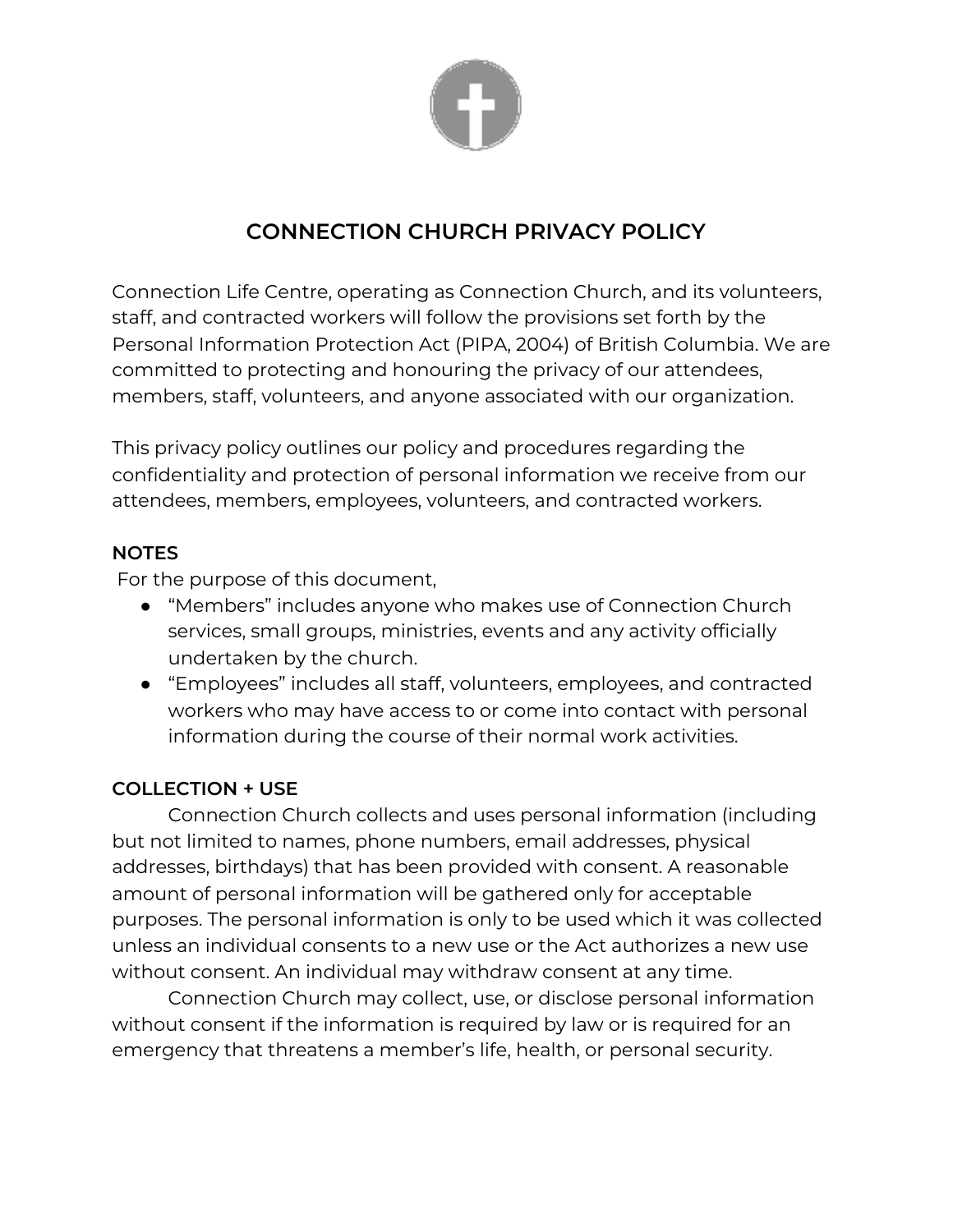

## **PURPOSE**

Connection Church collects information:

- To communicate about church events, activities, and services and opportunities for further fellowship and growth.
- To verify identity
- For tax, reimbursement, and expense receipts
- For registration and enrollment in programs (including church camps, Growth Track, training, classes, Vacation Bible School etc.)
- For inclusion in an online database or church directory
- To maintain a record of donors

# **ACCOUNTABILITY AND SAFETY**

Connection Church is responsible to protect the private information of members and employees. The overall responsibility of the protection of personal information, and compliance rests with our Privacy Officer, Kyla Shauer.

Connection Church is committed to using reasonable security measures when collecting, storing, transmitting, and disclosing sensitive private information in order to prevent unauthorized access, collection, use, disclosure or destruction including loss, theft, duplication, or modification.

Various safety measures are implemented and regularly updated to ensure the highest safety standards including locked storage, destruction of information no longer needed, computer passwords, anti-virus software, VPNs, frequent password updates, and other security measures as technology grows and changes.

# **ACCURACY**

Connection Church will make reasonable efforts to ensure that any personal information collected is accurate, complete and current. In most cases, the church will rely on members and employees to keep information up to date, complete, and accurate.

Members and employees may request amendments to their information in order to ensure the accuracy and completeness of their personal information.